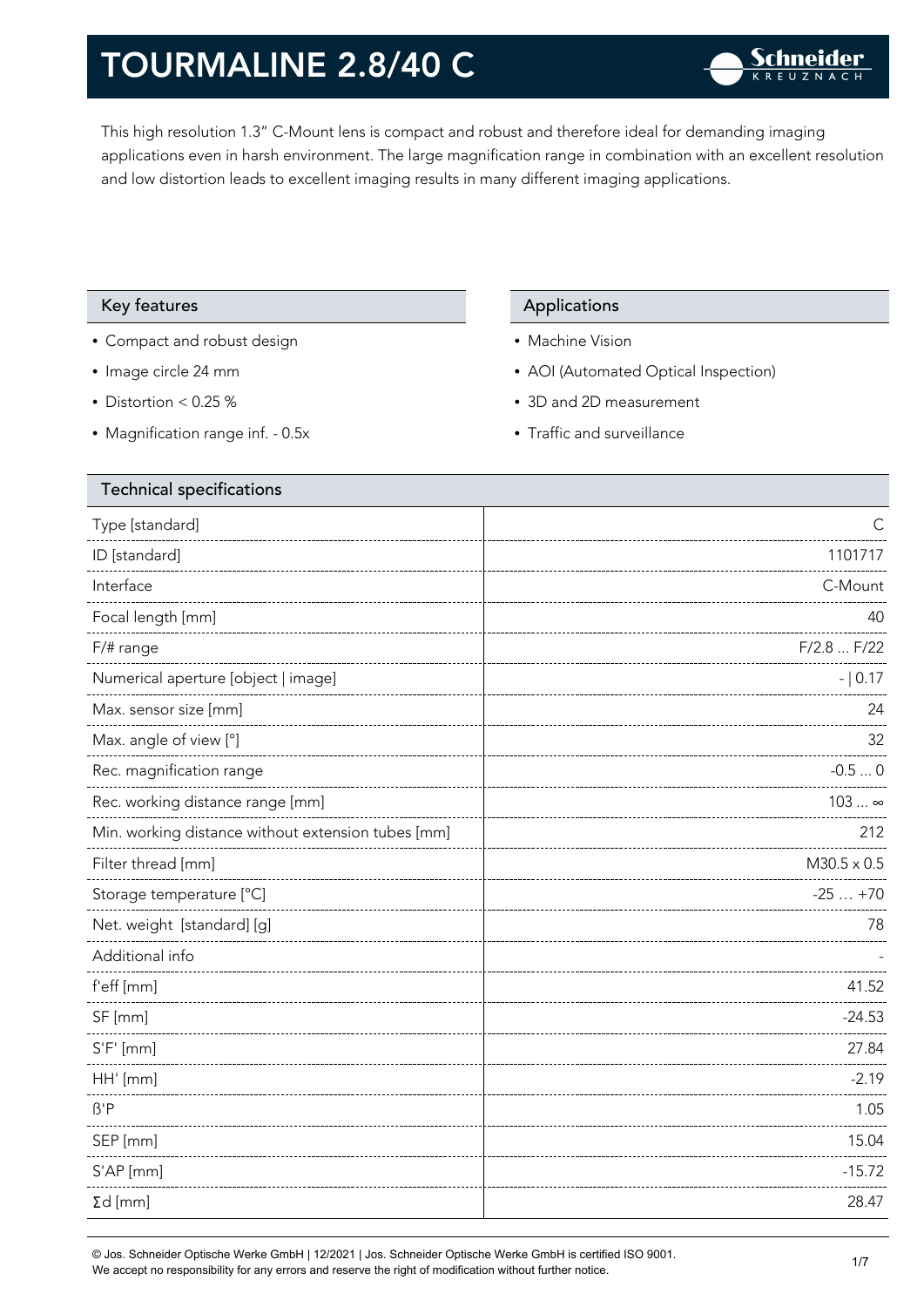

### MTF charts

| Spectrum name    |     |     | VIS |     |     |     |
|------------------|-----|-----|-----|-----|-----|-----|
| Wavelengths [nm] | 425 | 475 | 525 | 575 | 625 | 675 |
| Rel. weights [%] |     | 6   |     |     | 1 C |     |



<sup>©</sup> Jos. Schneider Optische Werke GmbH | 12/2021 | Jos. Schneider Optische Werke GmbH is certified ISO 9001. We accept no responsibility for any errors and reserve the right of modification without further notice.<br>We accept no responsibility for any errors and reserve the right of modification without further notice.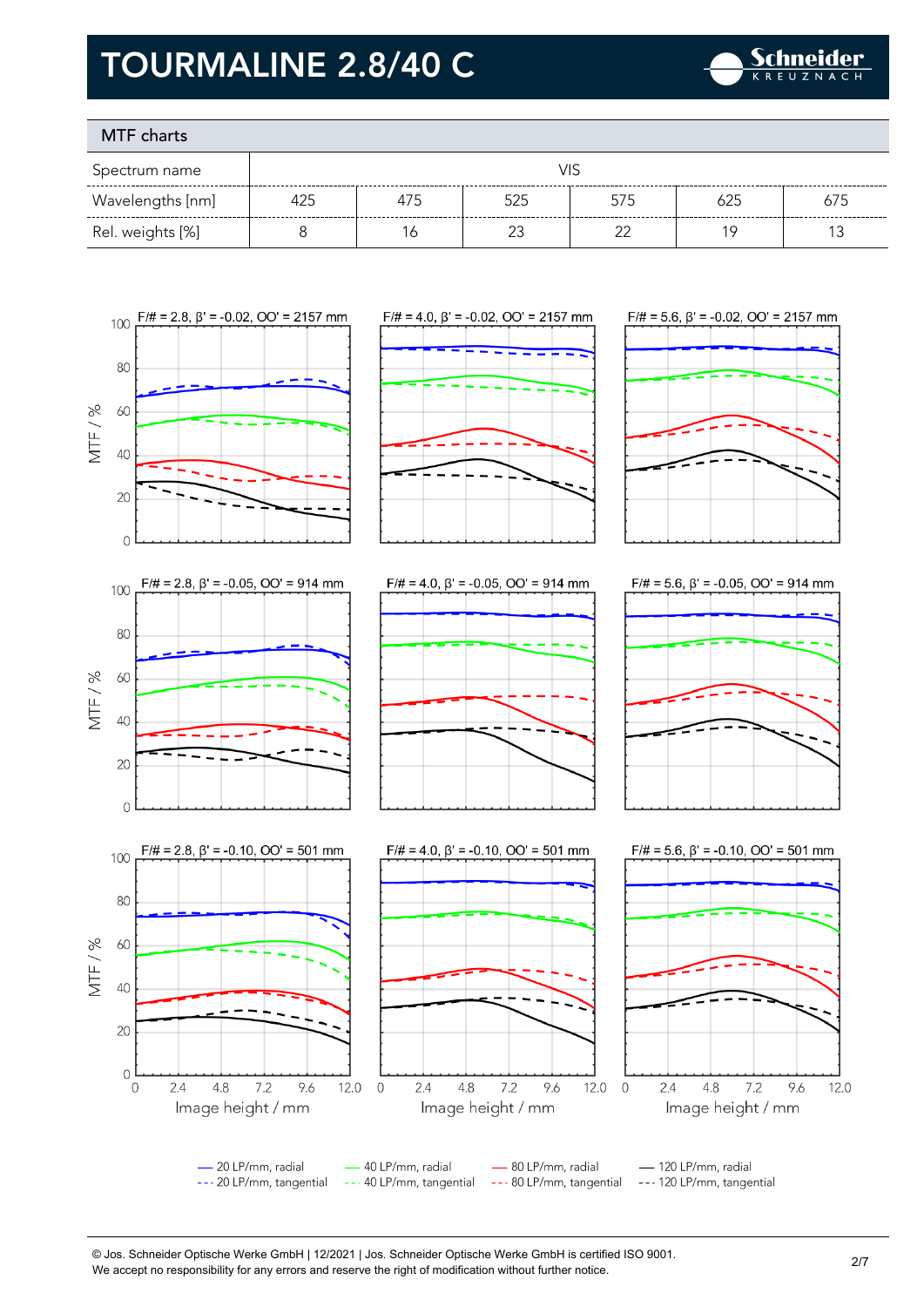

Rel. illumination vs. image height



| $- -$ F/# = 2.8, $\beta$ = -0.02         |  |
|------------------------------------------|--|
| $- -$ F/# = 4.0, $\beta$ = -0.02         |  |
| $- -$ F/# = 5.6, $\beta$ = -0.02         |  |
| $\rightarrow$ F/# = 2.8, $\beta$ = -0.05 |  |
| $\rightarrow$ F/# = 4.0, $\beta$ = -0.05 |  |
| $\rightarrow$ F/# = 5.6, $\beta$ = -0.05 |  |
| $F/\ddot{=} = 2.8$ , $\beta = -0.10$     |  |
| $F/\ddot{=} = 4.0, \ \beta = -0.10$      |  |
| F/# = 5.6, $\beta$ = -0.10               |  |

### Distortion vs. image height



Transmittance vs. wavelength



© Jos. Schneider Optische Werke GmbH | 12/2021 | Jos. Schneider Optische Werke GmbH is certified ISO 9001. We accept no responsibility for any errors and reserve the right of modification without further notice.<br>We accept no responsibility for any errors and reserve the right of modification without further notice.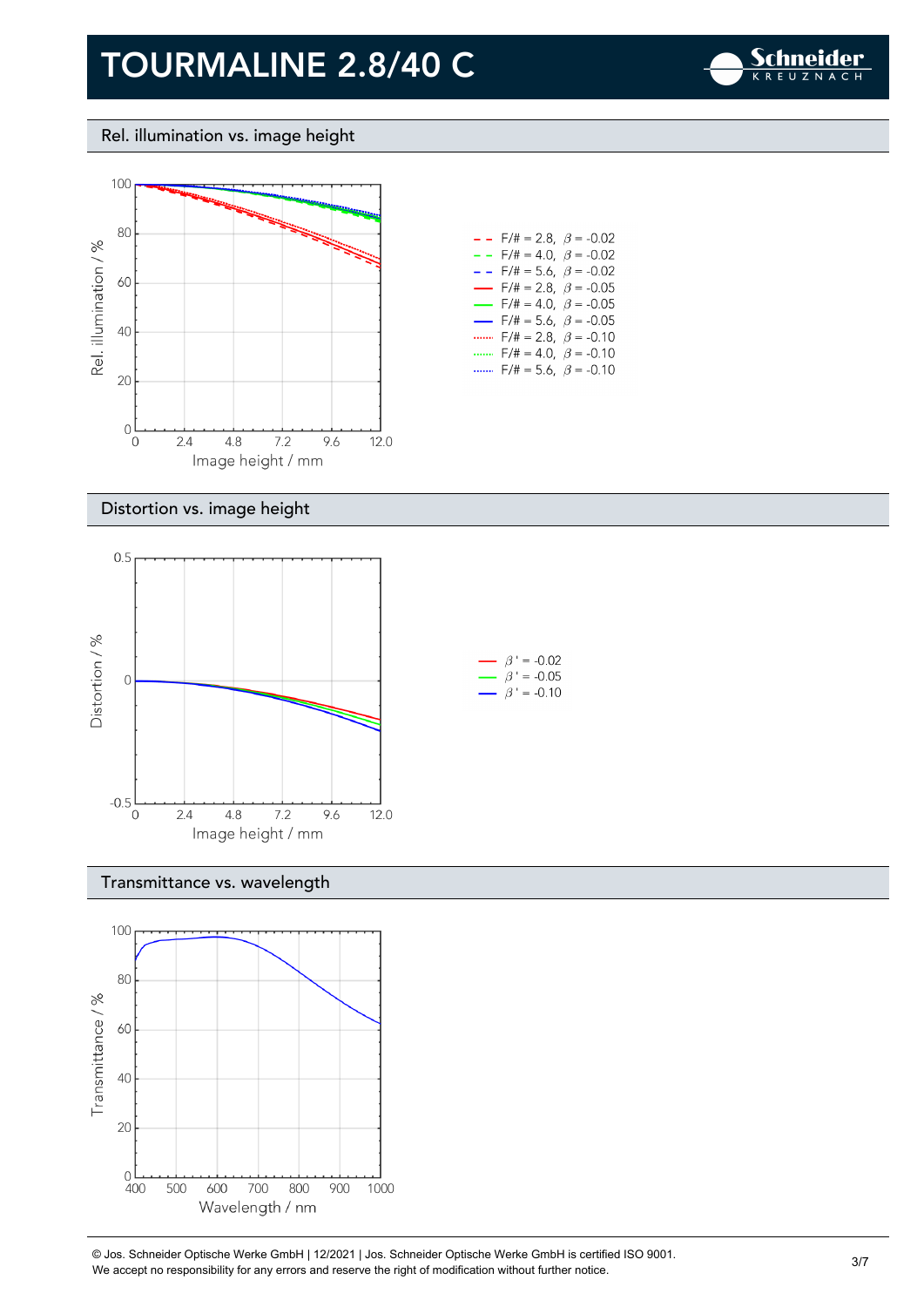

### Technical drawings

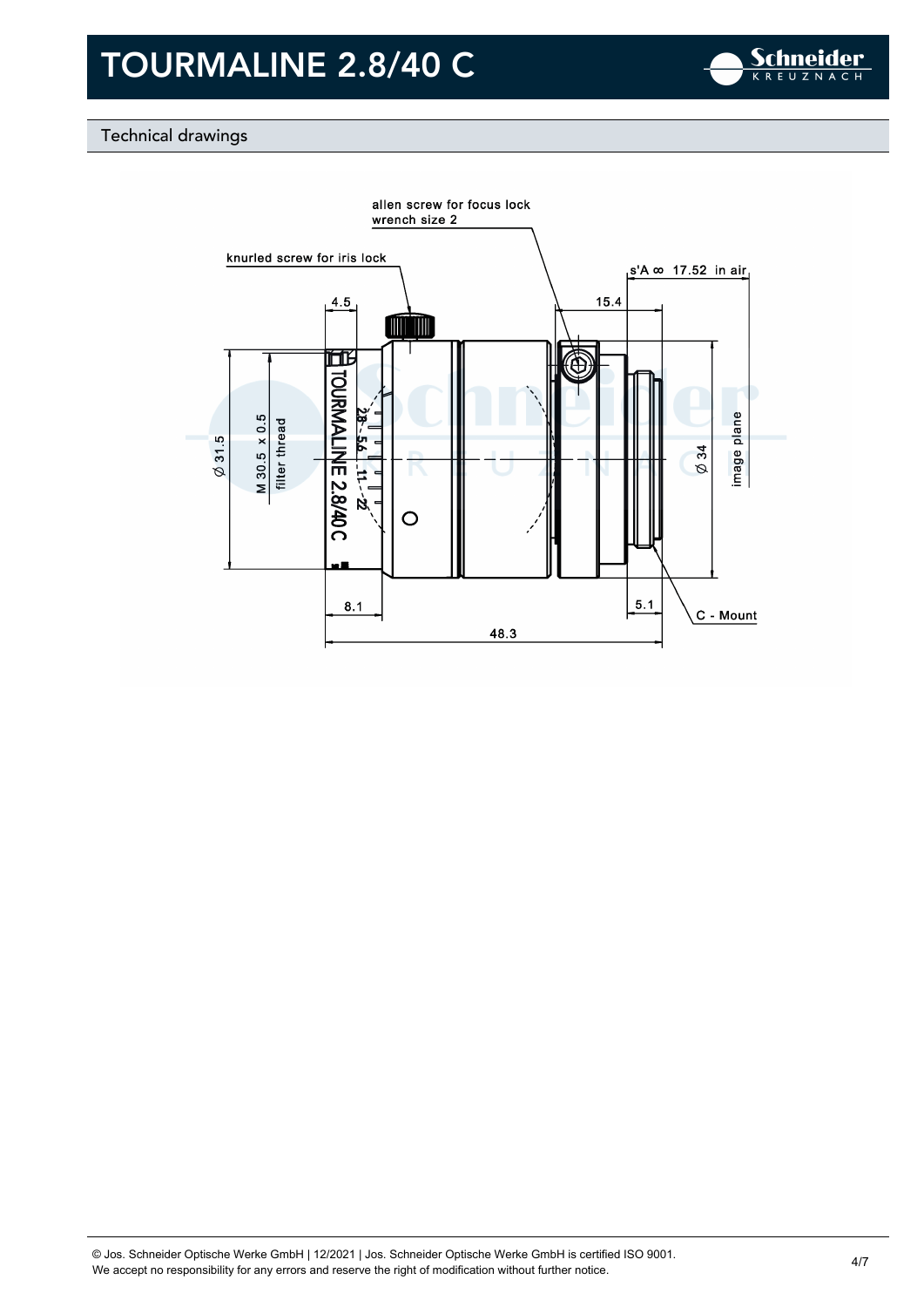

| Accessories    | Mount                    | Eff. length      |         |
|----------------|--------------------------|------------------|---------|
| Adapter        | CS-Mount                 | $5 \text{ mm}$   | 25081   |
|                | C-Mount / $M42 \times 1$ | $5.5 \text{ mm}$ | 1075817 |
| Extension tube | C-Mount / C-Mount        | $5 \, \text{mm}$ | 39316   |
|                | C-Mount / C-Mount        | $8 \text{ mm}$   | 39315   |
|                | C-Mount / C-Mount        | $10 \text{ mm}$  | 39312   |